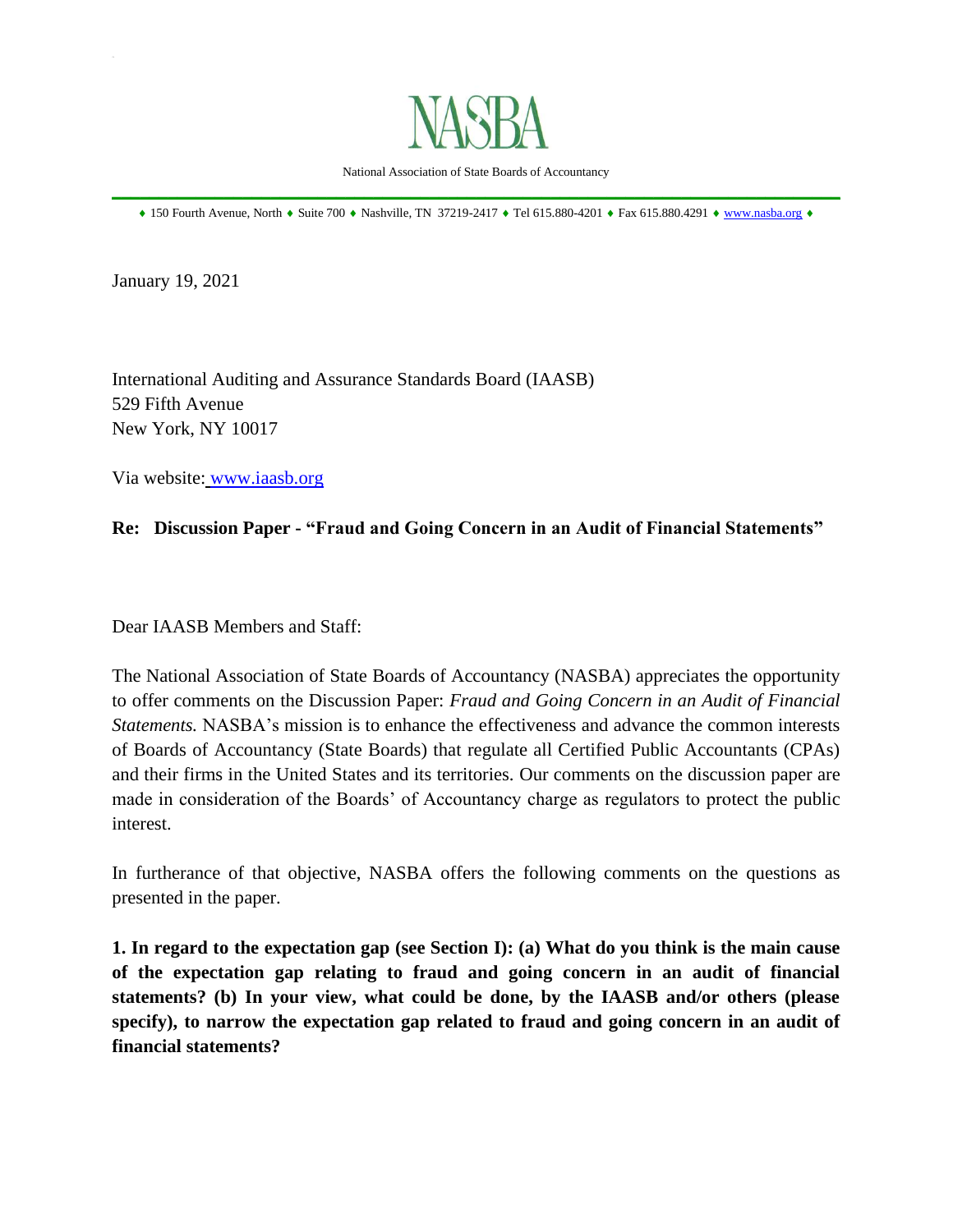(a) NASBA believes the expectation gap relating to fraud and going concern in a financial statement audit may be caused by a few factors: lack of understanding by the public as to what an audit is and what auditors do; inconsistent audit execution in these areas by some auditors due to lack of understanding and, in some cases, competence; and the inherent limitations of a financial statement audit.

(b) As the business environment is not static, we do not believe it is possible to completely eliminate the expectation gap in terms of the public's understanding; however, we believe the standard-setters and the profession can work towards narrowing the gap and suggest the following:

- Given their importance to financial statement audits, (1) fraud, (2) going concern, and (3) the resulting expectation gap should be "evergreen" topics on standard-setters' and regulators' agendas.
- Advance use of the latest technology in performing audits to increase audit quality in these areas.
- Clarify, and as further described below, enhance existing auditing standards to better communicate how auditors can more effectively fulfill the current requirements, which should lead to increased understanding and consistency in practice.
- Enhance training provided to auditors in these areas. Auditors must assess fraud and going concern issues in every financial statement audit, which requires certain critical skill sets.
- Consider the numerous studies and work of previous commissions that have examined the expectation gap.

# **2. This paper sets out the auditor's current requirements in relation to fraud in an audit of financial statements, and some of the issues and challenges that have been raised with respect to this (see Sections II and IV). In your view: (a) Should the auditor have enhanced or more requirements with regard to fraud in an audit of financial statements? If yes, in what areas?**

- (a) Yes, NASBA believes the IAASB should consider enhancements to standards to promote better understanding of the current standards and greater consistency in their execution. NASBA believes that evaluations related to fraud should be risk-based. The recent update to ISA 540 was structured to provide guidance on risk assessment (ISA 315) and response (ISA 330) for issues specific to accounting estimates. Likewise, ISA 240, *The Auditor's Responsibility to Consider Fraud in an Audit of Financial Statements,* could address issues specific to fraud risk in the context of ISA 315 and 330. For example:
	- Not necessarily presuming that revenue is an area of fraud risk but examining why and how in order to inform responsive procedures; and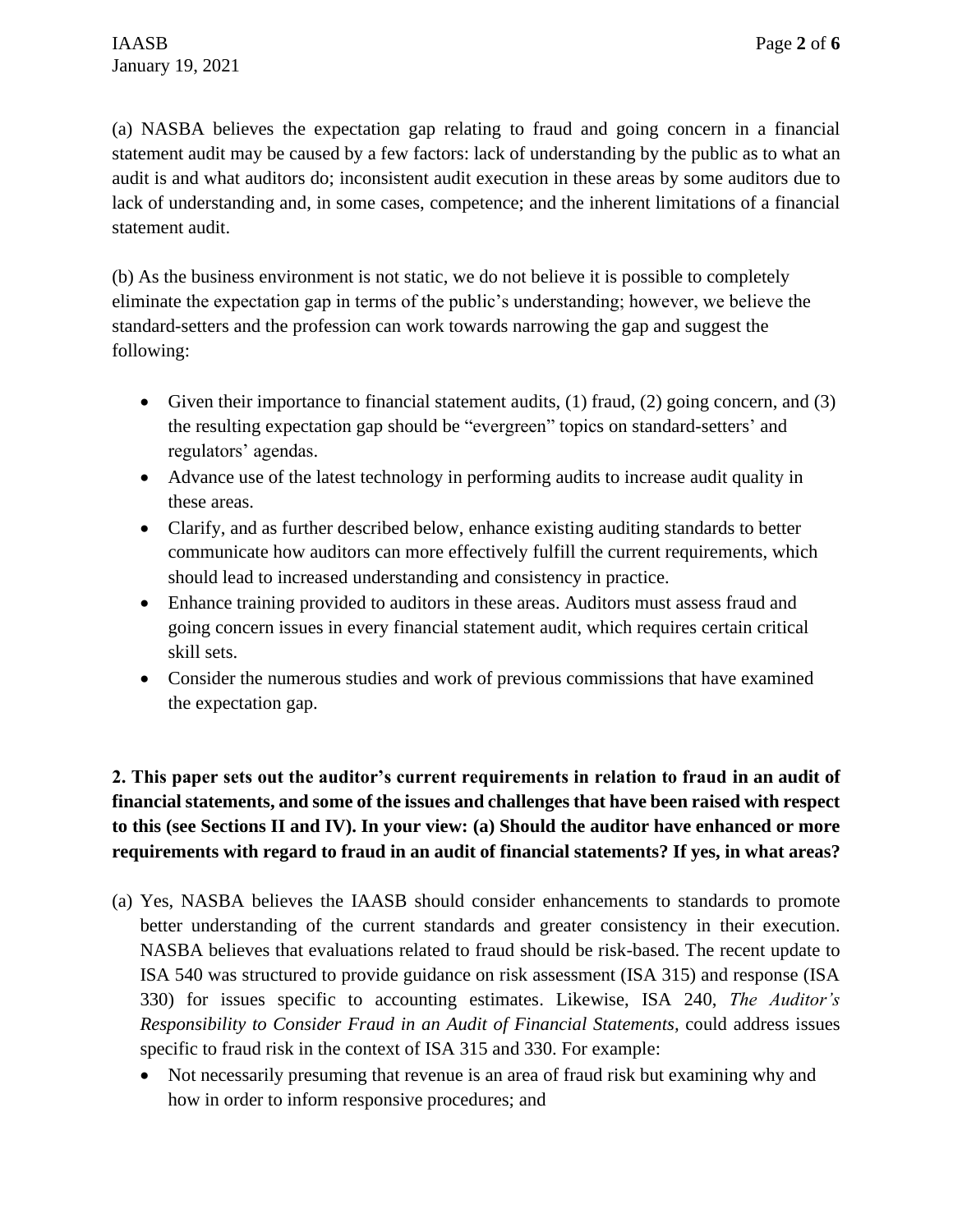• Determining how and in what instances journal entries present fraud risks so that testing can be responsive to those factors.

NASBA does not believe that forensic resources should be required in a financial statement audit unless material fraud is suspected. In such case, the auditing standards could suggest additional procedures, which may include adding forensic resources to the audit team.

# **(b) Is there a need for enhanced procedures only for certain entities or in specific circumstances?1 If yes: (i) For what types of entities or in what circumstances? (ii) What enhancements are needed? (iii) Should these changes be made within the ISAs or outside the scope of an audit (e.g., a different engagement)? Please explain your answer.**

NASBA believes that increased risk should determine the need for enhanced procedures. Fraud happens in organizations of all sizes and harms stakeholders in organizations both large and small. We believe auditors should perform a robust risk assessment when performing financial statement audits of organizations of every size. When risk surpasses a certain threshold, the auditor should apply enhanced procedures, such as we described in our response to Ouestion  $2(a)$ .

# **(c) Would requiring a "suspicious mindset" contribute to enhanced fraud identification when planning and performing the audit? Why or why not? (i) Should the IAASB enhance the auditor's considerations around fraud to include a "suspicious mindset"? If yes, for all audits or only in some circumstances?**

NASBA does not believe that requiring a "suspicious mindset" would contribute to enhanced fraud detection when planning and performing an audit. Rather, we are concerned that the term's adversarial connotation could damage the auditor/client relationship, which requires full disclosure and candor regarding all aspects of the client's business.

We believe "professional skepticism" remains the appropriate frame of mind for financial statement auditors and support the profession's efforts to operationalize its application. We believe enhancing the guidance in ISA 240 when fraud is suspected would be helpful.

## **(d) Do you believe more transparency is needed about the auditor's work in relation to fraud in an audit of financial statements? If yes, what additional information is needed and how should this information be communicated (e.g. in communications with those charged with governance, in the auditor's report, etc.)?**

In terms of the auditor's communications with those charged with governance (TCWG), the IAASB should consider the Public Company Accounting Oversight Board's Auditing Standard 1301, *Communications with Audit Committees,* which requires auditors to discuss significant fraud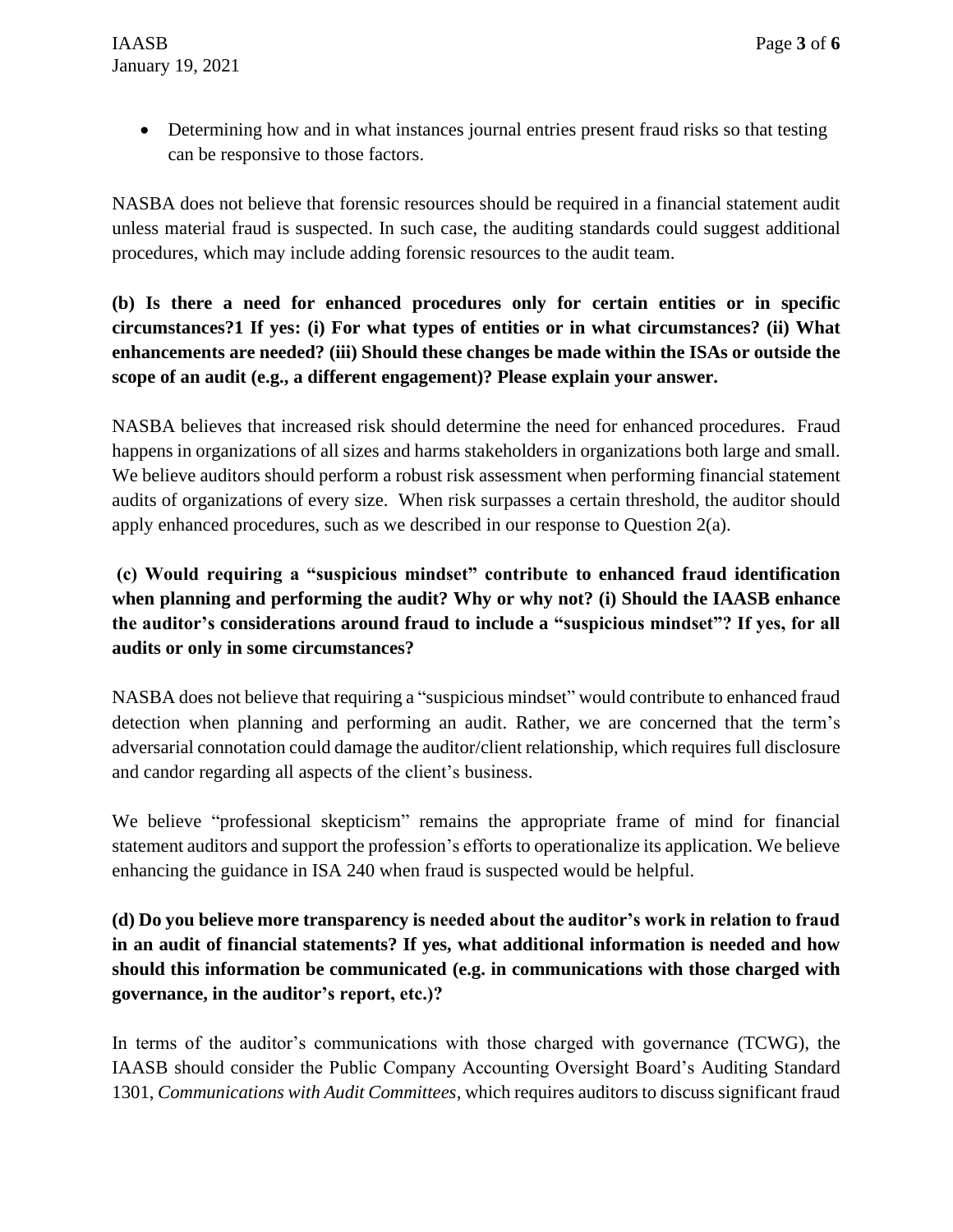risks with TCWG. The IAASB can consider a requirement that lower-level frauds be discussed with TCWG, or that the TCWG's views about fraud in the organization be obtained.

We are skeptical as to whether more disclosure in audit reports about the auditor's work related to fraud will be an effective way to narrow the expectation gap.

**3. This paper sets out the auditor's current requirements in relation to going concern in an audit of financial statements, and some of the issues and challenges that have been raised with respect to this (see Sections III and IV). In your view: (a) Should the auditor have enhanced or more requirements with regard to going concern in an audit of financial statements? If yes, in what areas?**

The IAASB should consider enhancements to the current auditing standards for evaluating issues related to going concern, e.g., providing additional application material. Similar to our comments relating to addressing fraud, we believe that a risk-based assessment should drive the procedures performed and may require assistance from specialists.

We also believe that a lack of auditor competence in identifying "red flags" that indicate an organization may be failing, or analyzing management's forecasting and plans, are partly to blame for these challenges. Additional guidance is part of the solution. Seeking ways to better train auditors on addressing management's going concern assessment would also be beneficial.

# **(b) Is there a need for enhanced procedures only for certain entities or in specific circumstances? If yes: (i) For what types of entities or in what circumstances? (ii) What enhancements are needed? (iii) Should these changes be made within the ISAs or outside the scope of an audit (e.g., a different engagement)? Please explain your answer.**

Similar to fraud, NASBA believes that increased risk should determine the need for enhanced procedures related to management's going concern assessment. Going concern risks exist in organizations of all sizes and may result in serious consequences to stakeholders in organizations both large and small. Auditors should perform a robust risk assessment when performing financial statement audits of organizations of every size. When risk surpasses a certain threshold, the auditor should apply enhanced procedures, such as incorporating specialist help.

**(c) Do you believe more transparency is needed: (i) About the auditor's work in relation to going concern in an audit of financial statements? If yes, what additional information is needed and how should this information be communicated (e.g., in communications with those charged with governance, in the auditor's report, etc.)? (ii) About going concern, outside of the auditor's work relating to going concern? If yes, what further information**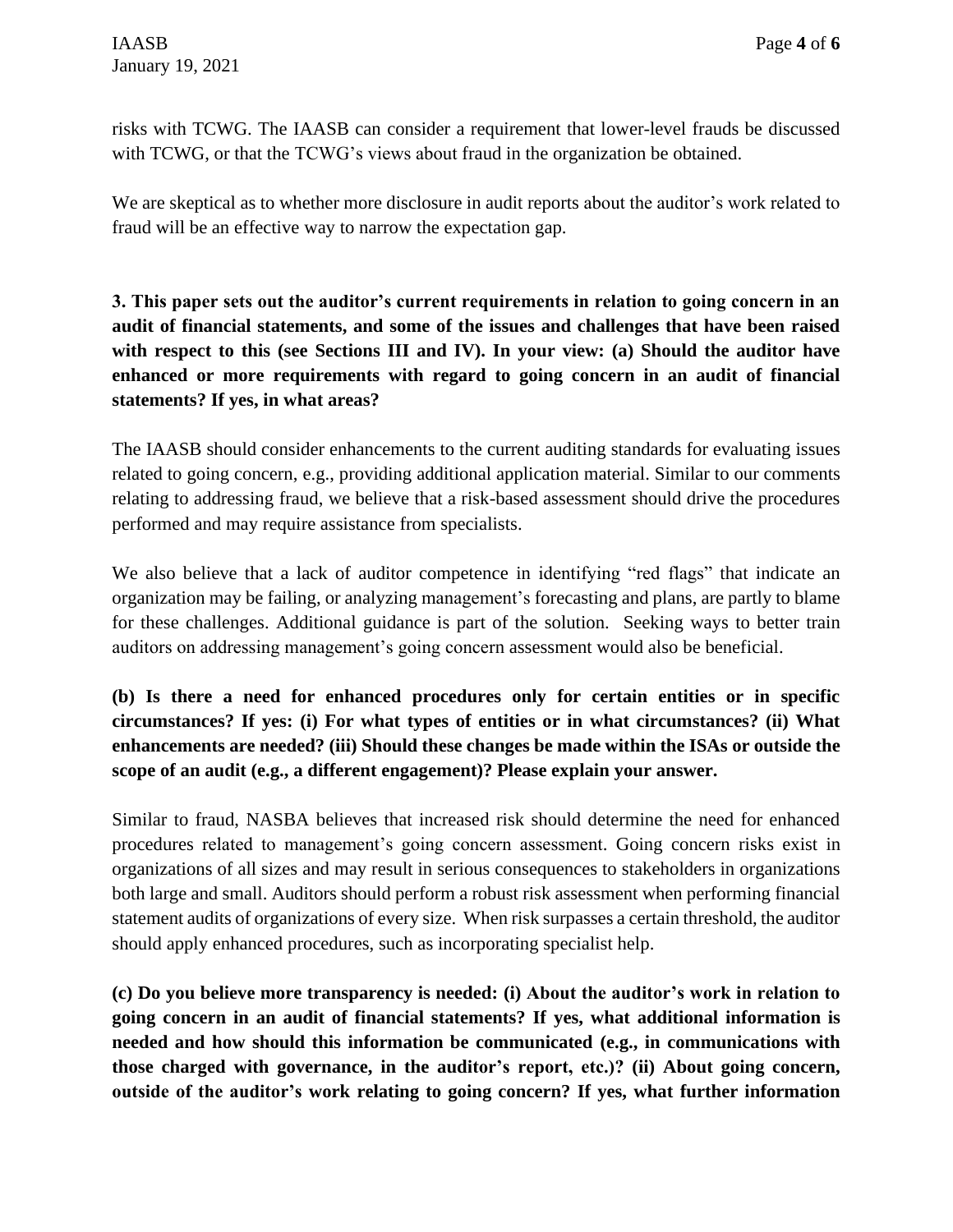# **should be provided, where should this information be provided, and what action is required to put this into effect?**

NASBA recommends greater transparency with those charged with governance when the auditor has considered the risks and determined that a going concern disclosure in the auditor's report is *not* needed, but the decision was the result of a "close call" involving significant judgment.

### **4. Are there any other matters the IAASB should consider as it progresses its work on fraud and going concern in an audit of financial statements?**

NASBA offers the following additional comments for the IAASB's consideration:

- Non-material frauds may be indicative of a corporate culture that considers them to be accepted behavior and, therefore, may indicate other frauds of greater consequence relevant to the audit exist. The role of the person committing the fraud and other qualitative factors should be considered.
- NASBA does not recommend expanding the scope of the financial statement audit beyond what is currently required to include audit procedures designed to detect fraud that is not directly related to risks of material misstatement (for example, to encompass reputational risks or possible cybercrime attacks). Our concern is that expanding the audit to include these procedures would widen the expectation gap. However, with the appropriate competence, we believe that an audit firm may perform such services as a separate engagement.
- Explore addressing fraud through best practices, for example, via a fraud clearance center. Several years ago, the U.S. Department of the Treasury's Advisory Committee on the Auditing Profession recommended creation of a national center that would (among other things) facilitate auditing firms' and other market participants' sharing of fraud prevention and detection experiences and practices. For additional details see [https://www.treasury.gov/about/organizational-structure/offices/Documents/final](https://www.treasury.gov/about/organizational-structure/offices/Documents/final-report.pdf)[report.pdf.](https://www.treasury.gov/about/organizational-structure/offices/Documents/final-report.pdf)
- Consider whether regulatory bodies and other standard-setters should require training on fraud in the context of a financial statement audit as part of an auditor's continuing professional education (CPE). For example, the California Board of Accountancy requires its licensees performing attest services to complete four hours of CPE in fraud every two years. [California Code of Regulations Title 16. Professional and Vocational](https://www.dca.ca.gov/cba/about-cba/regulations.shtml)  [Regulations Division 1. Board of Accountancy Regulations Article 12 Section 87 \(f\)](https://www.dca.ca.gov/cba/about-cba/regulations.shtml)